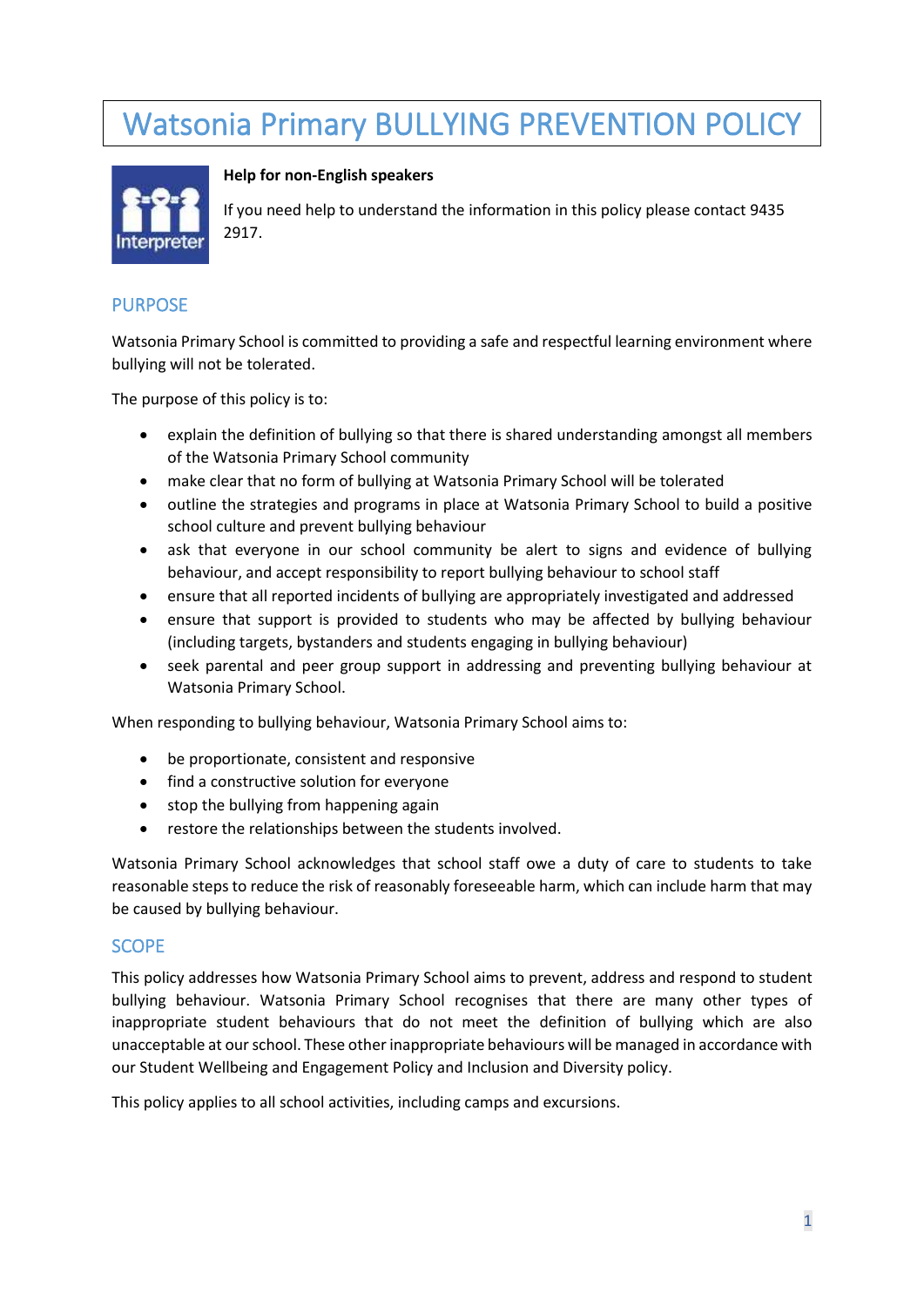# **POLICY**

# Definitions

## **Bullying**

In 2018 the Education Council of the Council of Australian Governments endorsed the following definition of bullying for use by all Australian schools:

*Bullying is an ongoing and deliberate misuse of power in relationships through repeated verbal, physical and/or social behaviour that intends to cause physical, social and/or psychological harm. It can involve an individual or a group misusing their power, or perceived power, over one or more persons who feel unable to stop it from happening.*

*Bullying can happen in person or online, via various digital platforms and devices and it can be obvious (overt) or hidden (covert). Bullying behaviour is repeated, or has the potential to be repeated, over time (for example, through sharing of digital records)*

*Bullying of any form or for any reason can have immediate, medium and long-term effects on those involved, including bystanders. Single incidents and conflict or fights between equals, whether in person or online, are not defined as bullying.*

Bullying has three main features:

- It involves a misuse of power in a relationship
- It is ongoing and repeated, and
- It involves behaviours that can cause harm.

Bullying can be:

- 1. *direct* physical bullying e.g. hitting, tripping, and pushing or damaging property.
- 2. *direct* verbal bullying e.g. name calling, insults, homophobic or racist remarks, verbal abuse.
- 3. *indirect* bullying e.g. spreading rumours, playing nasty jokes to embarrass and humiliate, mimicking, encouraging others to socially exclude a person and/or damaging a person's social reputation or social acceptance.

*Cyberbullying* is direct or indirect bullying behaviours using digital technology. For example via a mobile device, computers, chat rooms, email, social media, etc. It can be verbal, written and include images, video and/or audio.

#### **Other distressing and inappropriate behaviours**

Many distressing and inappropriate behaviours may not constitute bullying even though they are unpleasant. Students who are involved in or who witness any distressing and inappropriate behaviours should report their concerns to school staff and our school will follow the Student Wellbeing and Engagement Policy/Student Engagement Policy.

*Mutual conflict* involves an argument or disagreement between people with no imbalance of power. In incidents of mutual conflict, generally, both parties are upset and usually both want a resolution to the issue. Unresolved mutual conflict can develop into bullying if one of the parties targets the other repeatedly in retaliation.

*Social rejection or dislike* is not bullying unless it involves deliberate and repeated attempts to cause distress, exclude or create dislike by others.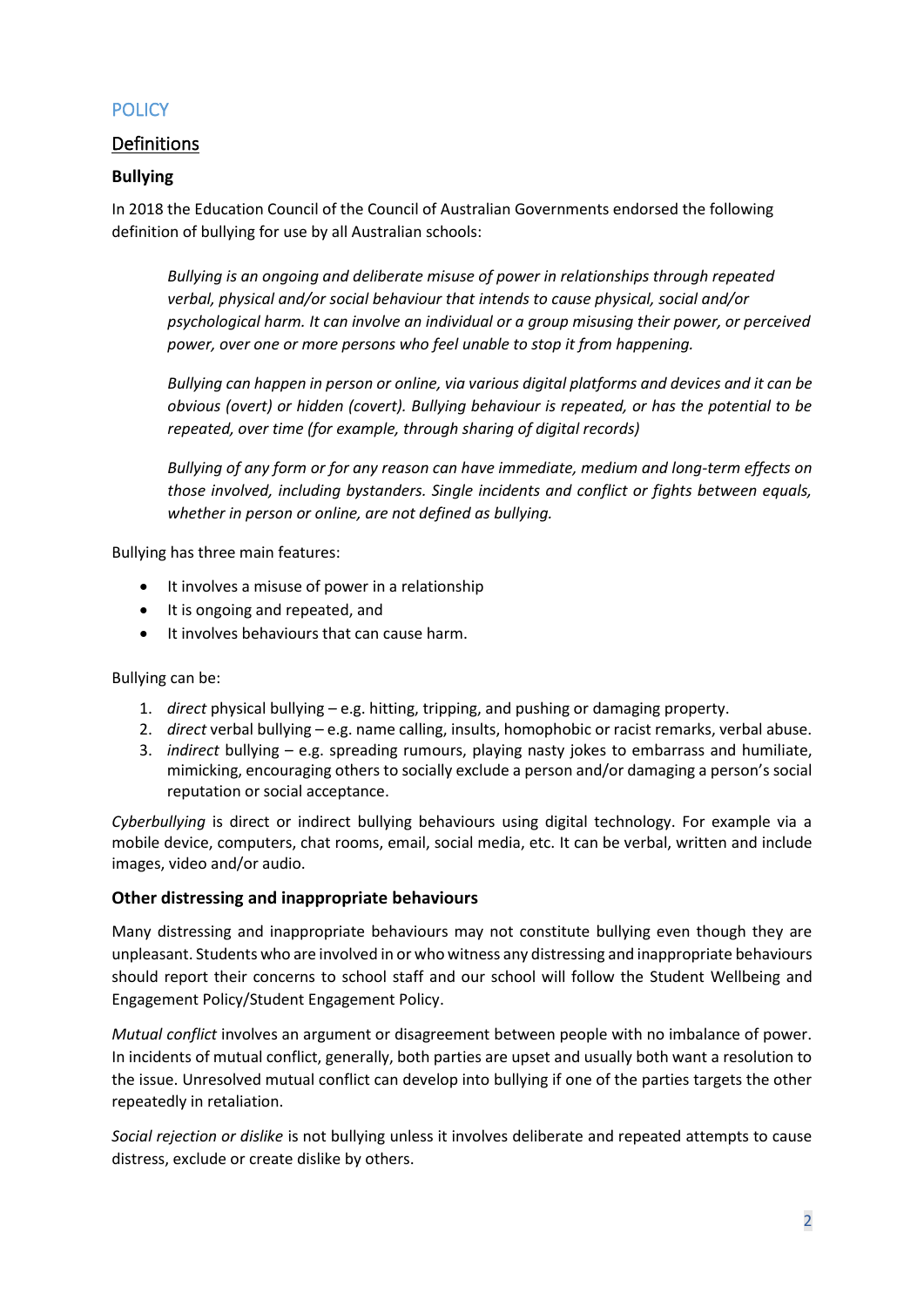*Single-episode acts* of nastiness or physical aggression are not the same as bullying. However, single episodes of nastiness or physical aggression are not acceptable behaviours at our school and may have serious consequences for students engaging in this behaviour. Watsonia Primary School will use its Student Wellbeing and Engagement Policy to guide a response to single episodes of nastiness or physical aggression.

*Harassment* is language or actions that are demeaning, offensive or intimidating to a person. It can take many forms, including sexual harassment and disability harassment. Further information about these two forms of harassment, including definitions, is set out in our Inclusion and Diversity Policy. Harassment of any kind will not be tolerated at Watsonia Primary School and may have serious consequences for students engaging in this behaviour. Watsonia Primary School will use its Student Wellbeing and Engagement Policy to guide a response to students demonstrating harassing behaviour, unless the behaviour also constitutes bullying, in which case the behaviour will be managed in accordance with this Bullying Prevention Policy.

# Bullying Prevention

Watsonia Primary School has a number of programs and strategies in place to build a positive and inclusive school culture. We strive to foster a school culture that prevents bullying behaviour by modelling and encouraging behaviour that demonstrates acceptance, kindness and respect.

Bullying prevention at Watsonia Primary School is proactive and is supported by research that indicates that a whole school, multifaceted approach is the most effect way to prevent and address bullying. At our school:

- We have a positive school environment that provides safety, security and support for students and promotes positive relationships and wellbeing.
- We strive to build strong partnerships between the school, families and the broader community that means all members work together to ensure the safety of students.
- Teachers are encouraged to incorporate classroom management strategies that discourage bullying and promote positive behaviour.
- A range of year level programs are planned for each year to raise awareness about bullying and its impacts.

In the classroom, our social and emotional learning curriculum teaches students what constitutes bullying and how to respond to bullying behaviour assertively. This promotes resilience, assertiveness, conflict resolution and problem solving.

• Students are encouraged to look out for each other and to talk to teachers and older peers about any bullying they have experienced or witnessed.

For further information about our engagement and wellbeing initiatives, please see our Student Wellbeing and Engagement policy/Student Engagement Policy.

## Incident Response

## Reporting concerns to Watsonia Primary School

Bullying complaints will be taken seriously and responded to sensitively at our school.

Students who may be experiencing bullying behaviour, or students who have witnessed bullying behaviour, are encouraged to report their concerns to school staff as soon as possible.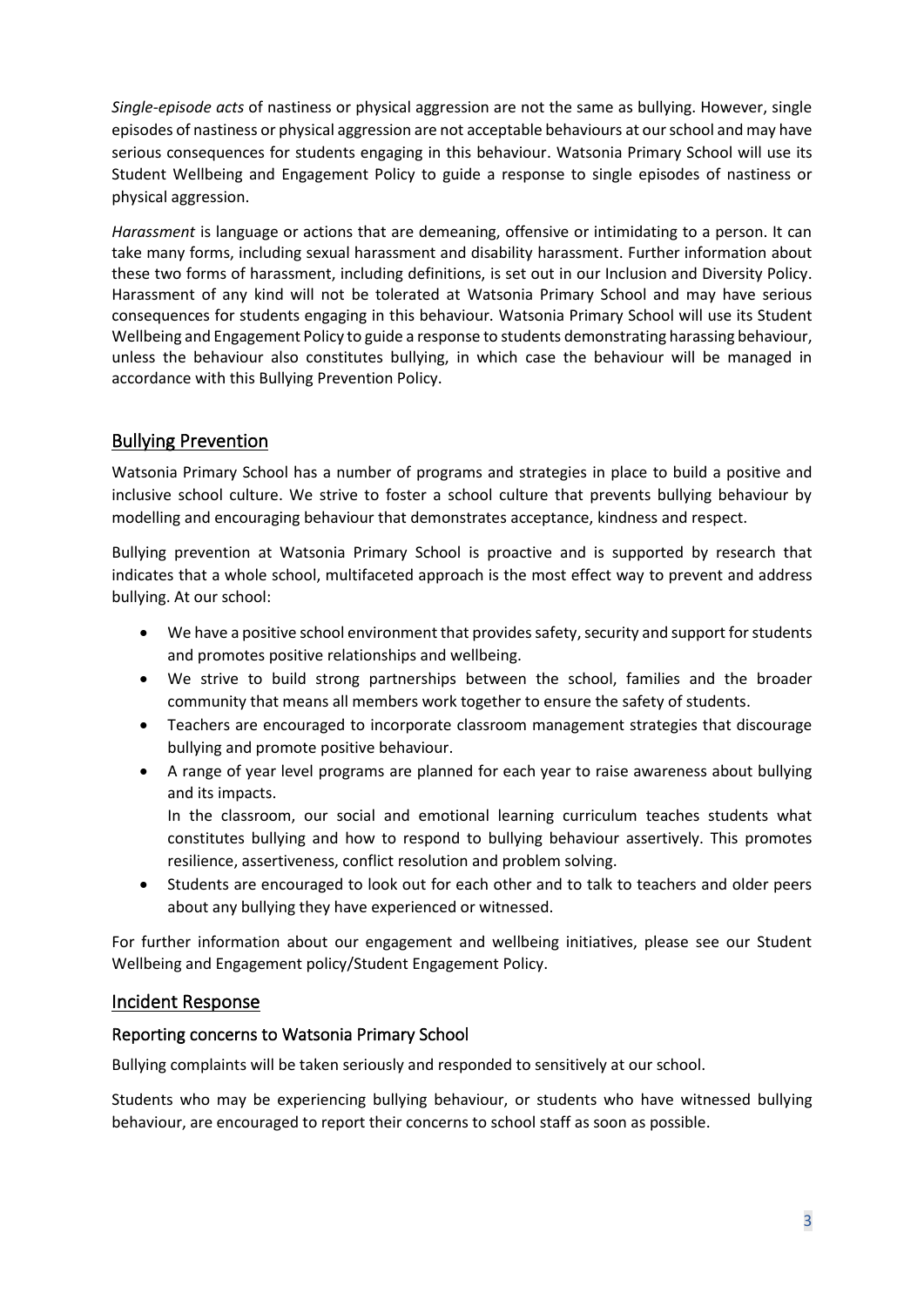Our ability to effectively reduce and eliminate bullying behaviour is greatly affected by students and/or parents and carers reporting concerning behaviour as soon as possible, so that the responses implemented by Watsonia Primary School are timely and appropriate in the circumstances.

We encourage students to speak to teacher and principal. However, students are welcome to discuss their concerns with any trusted member of staff including Educational Support staff.

Parents or carers who develop concerns that their child is involved in, or has witnessed bullying behaviour at Watsonia Primary School should contact Principal Paul Johnson by phone 9435 2917 or email paul.johnson@education.vic.gov.au

## Investigations

When notified of alleged bullying behaviour, school staff are required to:

- 1. record the details of the allegations in incident register or Compass and
- 2. inform Principal.

The Principal is responsible for investigating allegations of bullying in a timely and sensitive manner. To appropriately investigate an allegation of bullying, the principal may:

- speak to the those involved in the allegations, including the target/s, the students allegedly engaging in bullying behaviour/s and any witnesses to the incidents
- speak to the parents of the students involved
- speak to the teachers of the students involved
- take detailed notes of all discussions for future reference
- obtain written statements from all or any of the above.

All communications with the Principal in the course of investigating an allegation of bullying will be managed sensitively. Investigations will be completed as quickly as possible to allow for the behaviours to be addressed in a timely manner.

The objective of completing a thorough investigation into the circumstances of alleged bullying behaviour is to determine the nature of the conduct and the students involved. A thorough understanding of the alleged bullying will inform staff about how to most effectively implement an appropriate response to that behaviour.

Serious bullying, including serious cyberbullying, is a criminal offence and may be referred to Victoria Police. For more information, see: [Brodie's Law.](http://www.education.vic.gov.au/about/programs/bullystoppers/Pages/advicesheetbrodieslaw.aspx)

## Responses to bullying behaviours

When Principal has sufficient information to understand the circumstances of the alleged bullying and the students involved, a number of strategies may be implemented to address the behaviour and support affected students in consultation with, teachers, Education support, SSS, Principal, Department of Education and Training specialist staff etc.

There are a number of factors that will be considered when determining the most appropriate response to the behaviour. When making a decision about how to respond to bullying behaviour, Watsonia Primary School will consider:

- the age and maturity of the students involved
- the severity and frequency of the bullying, and the impact it has had on the target student
- whether the student/s engaging in bullying behaviour have displayed similar behaviour before
- whether the bullying took place in a group or one-to-one context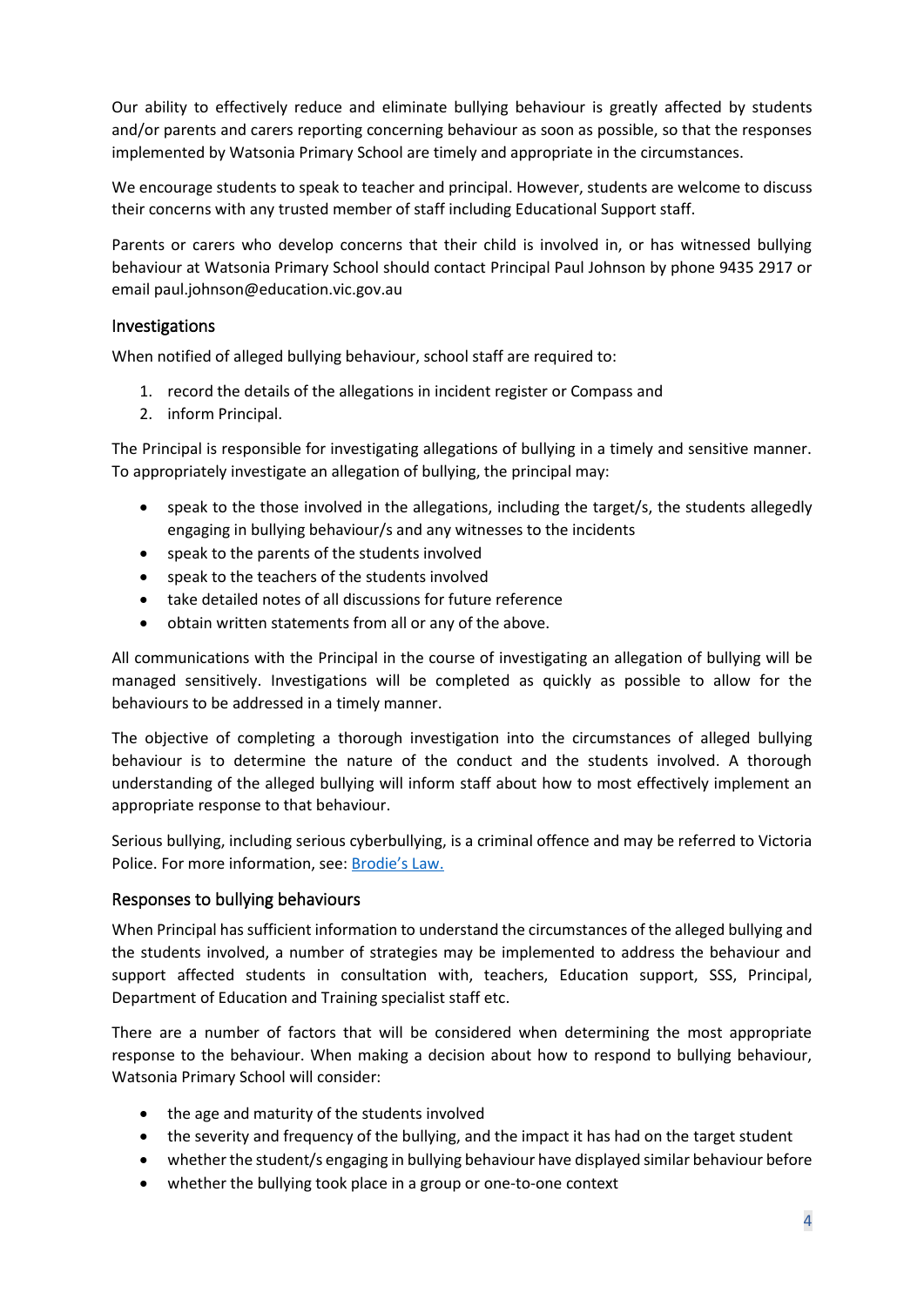- whether the students engaging in bullying behaviour demonstrates insight or remorse for their behaviour
- the alleged motive of the behaviour, including any element of provocation.

Principal and staff may implement all, or some of the following responses to bullying behaviours:

- Offer counselling support to the target student or students, including referral to, SSS, external provider.
- Offer counselling support to the students engaging in bullying behaviour, including referral to Principal, SSS, external provider.
- Offer counselling support to affected students, including witnesses and/or friends of the target student, including referral to Principal, SSS, external provider.
- Facilitate a restorative practice meeting with all or some of the students involved. This includes completing the "reflection" sheet which are filed for all students. The objective of restorative practice is to repair relationships that have been damaged by bringing about a sense of remorse and restorative action on the part of the person who has bullied someone and forgiveness by the person who has been bullied.
- Facilitate a mediation between some or all of the students involved to help to encourage students to take responsibility for their behaviour and explore underlying reasons for conflict or grievance. Mediation is only suitable if all students are involved voluntarily and demonstrate a willingness to engage in the mediation process.
- Facilitate a Student Support Group meeting and/or Behaviour Support Plan for affected students.
- Prepare a Safety Plan or Individual Management Plan restricting contact between target and students engaging in bullying behaviour.
- Provide discussion and/or mentoring for different social and emotional learning competencies of the students involved, including connecting affected students with a mentor or resilience programs.
- "student wellbeing and safety" is a weekly agenda item for staff meetings
- Monitor the behaviour of the students involved for an appropriate time and take follow up action if necessary

Implement year group targeted strategies to reinforce positive behaviours, for example the weekly classroom Wellbeing sessions may draw upon the school values or may have a responsive topic.

• Implement disciplinary consequences for the students engaging in bullying behaviour, which may include removal of privileges, detention, suspension and/or expulsion consistent with our Student Wellbeing and Engagement policy, the Ministerial Order on Suspensions and Expulsions and any other relevant Department policy.

Watsonia Primary School understands the importance of monitoring and following up on the progress of students who have been involved in or affected by bullying behaviour. Where appropriate, school staff will also endeavour to provide parents and carers with updates on the management of bullying incidents.

Principal is responsible for maintaining up to date records of the investigation of and responses to bullying behaviour.

# **COMMUNICATION**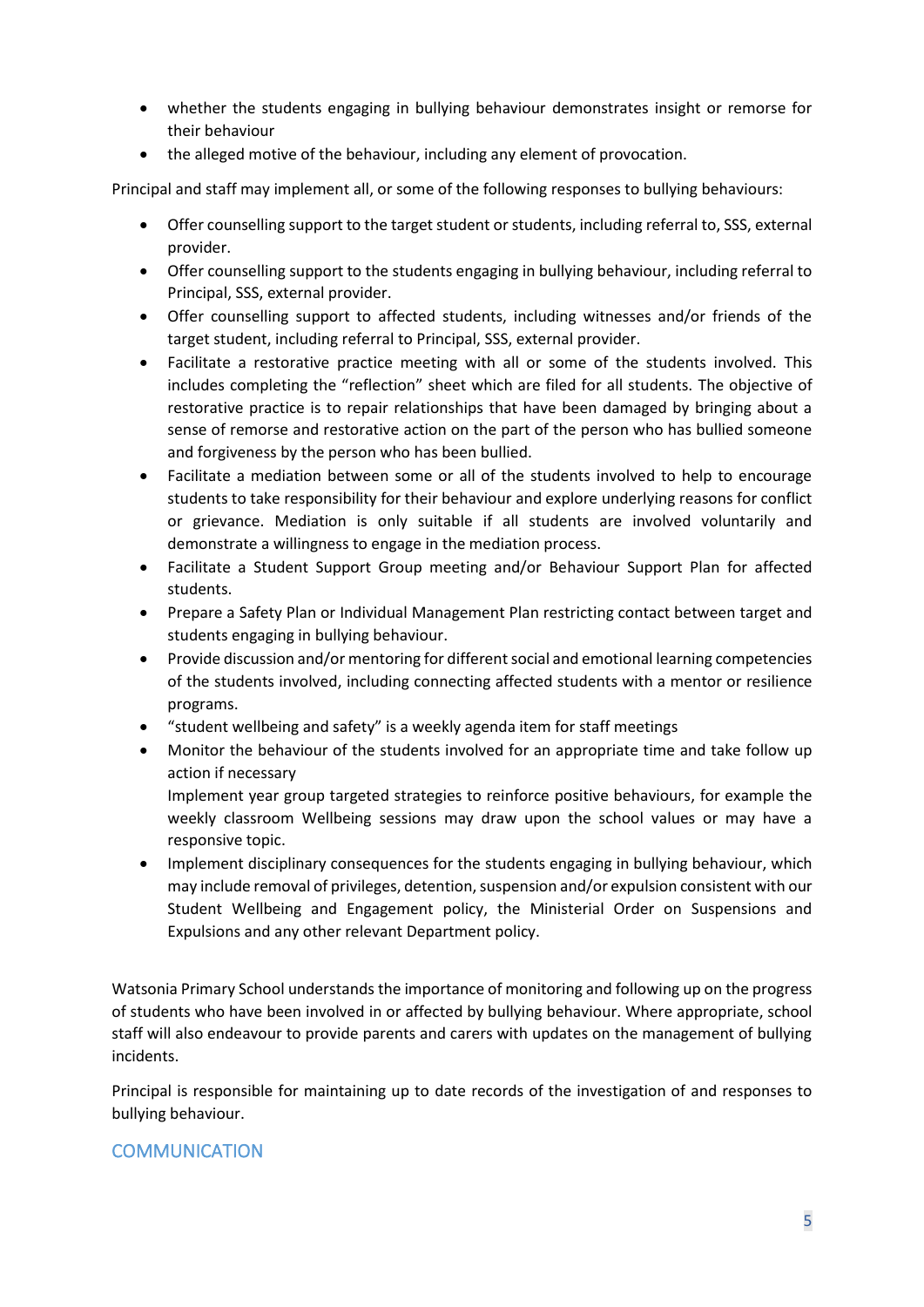This policy will be communicated to our school community in the following ways:

- Available publicly on our school's website
- Included in staff induction processes
- Included in our staff handbook/manual
- Discussed at staff briefings/meetings as required
- Discussed at parent information nights/sessions
- Included in transition and enrolment packs
- Included as annual reference in school newsletter
- Discussed at student forums
- Made available in hard copy from school administration upon request

# FURTHER INFORMATION AND RESOURCES

This policy should be read in conjunction with the following school policies

- Statement of Values and School Philosophy
- Student Wellbeing and Engagement Policy
- Duty of Care Policy
- Inclusion and Diversity Policy

The following websites and resources provide useful information on prevention and responding to bullying, as well as supporting students who have been the target of bullying behaviours:

- [Bully Stoppers](https://www.education.vic.gov.au/about/programs/bullystoppers/Pages/default.aspx)
- Kids [Helpline](https://kidshelpline.com.au/)
- [Lifeline](https://www.lifeline.org.au/)
- [Bullying. No way!](https://bullyingnoway.gov.au/)
- [Student Wellbeing Hub](https://www.studentwellbeinghub.edu.au/)
- [Office of the eSafety Commissioner](https://www.esafety.gov.au/)
- [Australian Student Wellbeing Framework](https://studentwellbeinghub.edu.au/educators/resources/australian-student-wellbeing-framework/)

# EVALUATION

This policy will be reviewed every 3 years, or earlier as required following an incident or analysis of new research or school data relating to bullying, to ensure that the policy remains up to date, practical and effective.

Data will be collected through:

- discussion and consultation with students and parent/carers
- regular student bullying surveys
- regular staff surveys
- Bully Stoppers Data Collection tool
- assessment of other school-based data, including the number of reported incidents of bullying in each year group and the effectiveness of the responses implemented
- Attitudes to School Survey
- Parent Opinion Survey

Proposed amendments to this policy will be discussed with student representative groups, parents groups, school council.